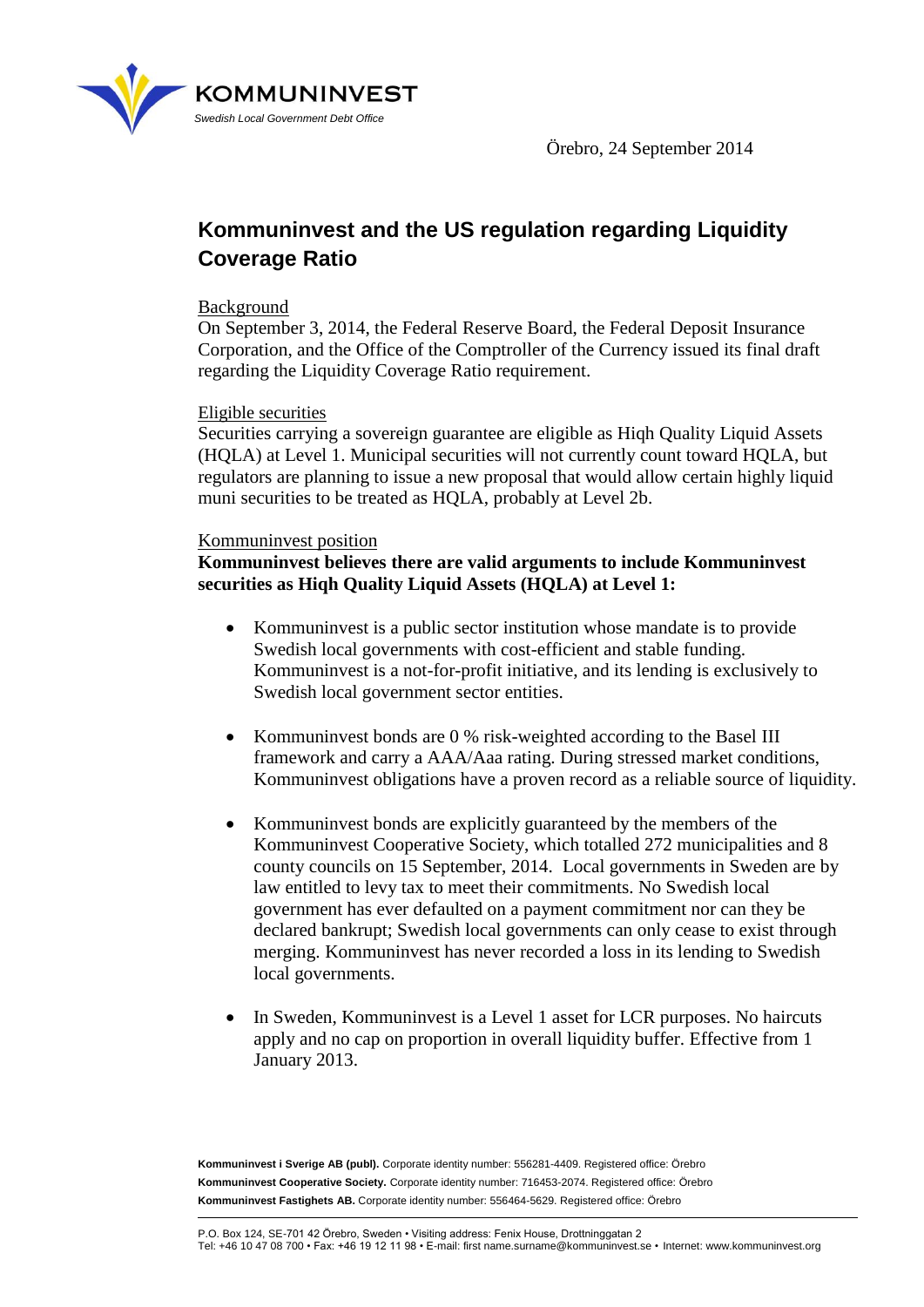

- In the European Union, Kommuninvest is an expected Level 1 asset. According to an EU Commission draft, Kommuninvest securities are to be classified as a Level 1 instrument (decision expected October 2014).
- Kommuninvest's mandate as the Swedish Local Government Debt Office, its 0 % risk-weighting and the explicit guarantee from local government sector owners with tax-levying authority, makes it the closest proxy to Swedish sovereign risk.
- In particular, Kommuninvest believes its benchmark bonds issued in USD under its Euro Medium Term Note programme qualify as liquid and readilymarketable instruments in the US market. As of 15 September, 2014, there were seven (7) bonds outstanding, for a total outstanding amount of USD 9.6 billion and in maturities ranging from 2015 to 2017.
- Kommuninvest bonds are accepted by US banks for repo transactions and accepted as collateral by the Federal Reserve.

#### **DISCLAIMER**

The information above has been prepared by and is the sole responsibility of Kommuninvest i Sverige AB (publ) (the "Issuer") and has not been verified, approved or endorsed by any legal counsel, lead manager, bookrunner or underwriter retained by the Issuer. No representation or warranty, express or implied, is made as to, and no reliance should be placed on, the fairness, accuracy, completeness or correctness of the information or opinions contained herein.

This information may contain projections and forward looking statements.Any such forward-looking statements involve known and unknown risks, uncertainties and other factors which may cause the Issuer's actual performance or achievements to be materially different from any future performance or achievements expressed or implied by such forward-looking statements. Any such forward-looking statements will be based on numerous assumptions regarding the Issuer's present and future strategies and the environment in which the Issuer will operate in the future.

This information is provided for information purposes only and do not constitute, or form part of, any offer or invitation to underwrite, subscribe for or otherwise acquire or dispose of, or any solicitation of any offer to underwrite, subscribe for or otherwise acquire or dispose of, any debt or other securities of the Issuer ("securities") and are not intended to provide the basis for any credit or any other third party evaluation of securities. This information should not be considered as a recommendation that any investor should subscribe for or purchase any securities. If any such offer or invitation is made, it will be done pursuant to separate and distinct documentation in the form of a prospectus, offering circular or other equivalent document (a "prospectus") and any decision to purchase or subscribe for any securities pursuant to such offer or invitation should be made solely on the basis of such prospectus and not This information. This information may not be relied upon for the entering into of any transaction.

Further, any forward-looking statements will be based upon assumptions of future events which may not prove to be accurate. Any such forward-looking statements in this information will speak only as at the date of this information and the Issuer assumes no obligation to update or provide any additional information in relation to such forward-looking statements.